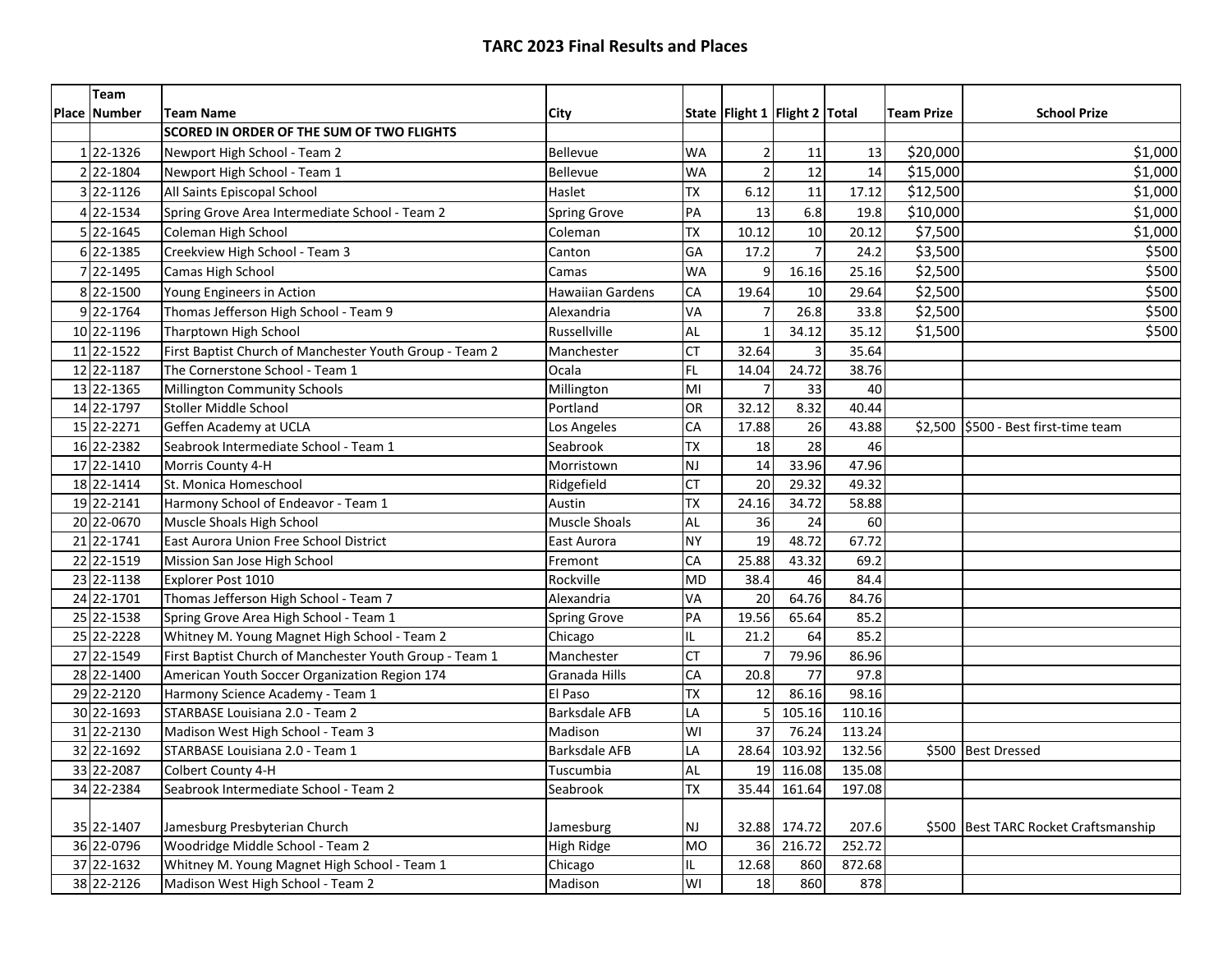## **TARC 2023 Final Results and Places**

|            | <b>SCORED IN ORDER OF FIRST FLIGHT</b>           |                         |                 |       |           |                    |                                  |
|------------|--------------------------------------------------|-------------------------|-----------------|-------|-----------|--------------------|----------------------------------|
| 39 22-0879 | Richards R5 - Team 1                             | <b>West Plains</b>      | <b>MO</b>       | 5     | DQ        | 5                  |                                  |
| 40 22-1669 | West Morgan Middle School                        | Florence                | <b>AL</b>       | 6.8   | DQ        | 6.8                |                                  |
| 41 22-2376 | Clayton High School                              | Clayton                 | <b>MO</b>       | 17    | DO        | 17                 |                                  |
| 42 22-0657 | East Fairmont Middle School - Team 2             | Fairmont                | WV              | 34.44 | <b>DQ</b> | 34.44              |                                  |
| 43 22-1401 | Montgomery High School                           | Skillman                | NJ              | 39.12 |           | 39.12              |                                  |
| 44 22-1711 | JP Stevens High School                           | Edison                  | NJ              | 39.44 |           | 39.44              |                                  |
| 45 22-2149 | Templeton Middle School/Hamilton School District | <b>Sussex</b>           | WI              | 40    |           | 40                 |                                  |
| 46 22-0661 | <b>Combined Scout Troops</b>                     | Woodbridge              | VA              | 40.4  |           | 40.4               |                                  |
| 47 22-1599 | Kealakehe High School                            | Kailua Kona             | ŀн              | 40.44 |           | 40.44              |                                  |
| 48 22-1851 | <b>University School</b>                         | <b>Hunting Valley</b>   | OH              | 41.28 |           | 41.28              |                                  |
| 49 22-1409 | <b>Air Capital STEM Club</b>                     | Wichita                 | KS              | 41.84 |           | 41.84              |                                  |
| 50 22-1964 | Bellevue Senior High School - Team 2             | Bellevue                | <b>WA</b>       | 42.36 |           | 42.36              |                                  |
| 51 22-1110 | Russellville High Schools                        | Russellville            | AL              | 42.92 |           | 42.92              |                                  |
| 52 22-1874 | Victory Christian Middle School                  | Charlotte               | <b>NC</b>       | 43    |           | 43                 |                                  |
| 53 22-1697 | The Vanguard School                              | <b>Colorado Springs</b> | CO              | 43.28 |           | 43.28              |                                  |
| 54 22-1463 | Nardin Academy                                   | <b>Buffalo</b>          | <b>NY</b>       | 43.92 |           | 43.92              |                                  |
| 55 22-1116 | Harmony School of Endeavor - Team 2              | Austin                  | $\overline{TX}$ | 44.6  |           | 44.6               |                                  |
| 56 22-0654 | East Fairmont Middle School - Team 1             | Fairmont                | <b>WV</b>       | 45    |           | 45                 |                                  |
| 57 22-0897 | Presidio High School - Team 2                    | Presidio                | <b>TX</b>       | 46.52 |           | 46.52              |                                  |
| 58 22-1705 | Stone Memorial High School                       | Crossville              | TN              | 47.48 |           | 47.48              | \$500 Boeing Team Spirit         |
| 59 22-1539 | Spring Grove Area High School - Team 2           | <b>Spring Grove</b>     | PA              | 47.68 |           | 47.68              |                                  |
|            |                                                  |                         |                 |       |           |                    | Most creative in Rocket-Building |
| 60 22-1501 | CAP Brackett Composite Squadron 64               | La Verne                | CA              | 48.44 |           | 48.44              | \$500 Competition                |
| 60 22-1087 | Oak Park High School                             | <b>Oak Park</b>         | CA              | 48.44 |           | 48.44              |                                  |
| 62 22-0692 | Interlake High School - Team 2                   | Bellevue                | <b>WA</b>       | 49.48 |           | 49.48              |                                  |
| 63 22-1361 | Lincoln High School                              | Lincoln                 | AL.             | 52.92 |           | 52.92              |                                  |
| 64 22-1443 | Cascade Middle School                            | Auburn                  | <b>WA</b>       | 54.52 |           | 54.52              |                                  |
| 65 22-0878 | Richards R5 - Team 2                             | <b>West Plains</b>      | <b>MO</b>       | 55    |           | 55                 |                                  |
| 66 22-0867 | Oregon Episcopal School                          | Portland                | OR              | 56.56 |           | 56.56              |                                  |
| 67 22-1755 | Cedar Falls High School                          | <b>Cedar Falls</b>      | IA              | 56.76 |           | 56.76              |                                  |
| 68 22-2055 | Maharishi School                                 | Fairfield               | IA              | 57.88 |           | 57.88              |                                  |
| 69 22-2240 | <b>Vector Space</b>                              | Lynchburg               | VA              | 59.96 |           | 59.96              |                                  |
| 70 22-2121 | Harmony Science Academy - Team 2                 | El Paso                 | <b>TX</b>       | 60.16 |           | 60.16              |                                  |
| 71 22-0967 | Interlake High School - Team 1                   | Bellevue                | <b>WA</b>       | 61.36 |           | 61.36              |                                  |
| 72 22-2242 | Annie Wright Schools                             | Tacoma                  | <b>WA</b>       | 62.72 |           | 62.72              |                                  |
| 73 22-1704 | Technology, Exploration, Career Center East      | Lewisville              | <b>TX</b>       | 64.56 |           | 64.56              |                                  |
| 74 22-1530 | Spring Grove Area Intermediate School - Team 1   | <b>Spring Grove</b>     | PA              | 66    |           | 66                 |                                  |
| 75 22-1871 | Victory Christian High School - Team 1           | Charlotte               | <b>NC</b>       | 67.48 |           | $\overline{67.48}$ |                                  |
| 76 22-1682 | Bellevue Senior High School - Team 1             | Bellevue                | <b>WA</b>       | 69.08 |           | 69.08              |                                  |
|            |                                                  |                         |                 |       |           |                    | Best Craftsmanship in Rocket-    |
| 77 22-0660 | Webster City High School                         | <b>Webster City</b>     | IA              | 69.44 |           | 69.44              | \$500 Building Competition       |